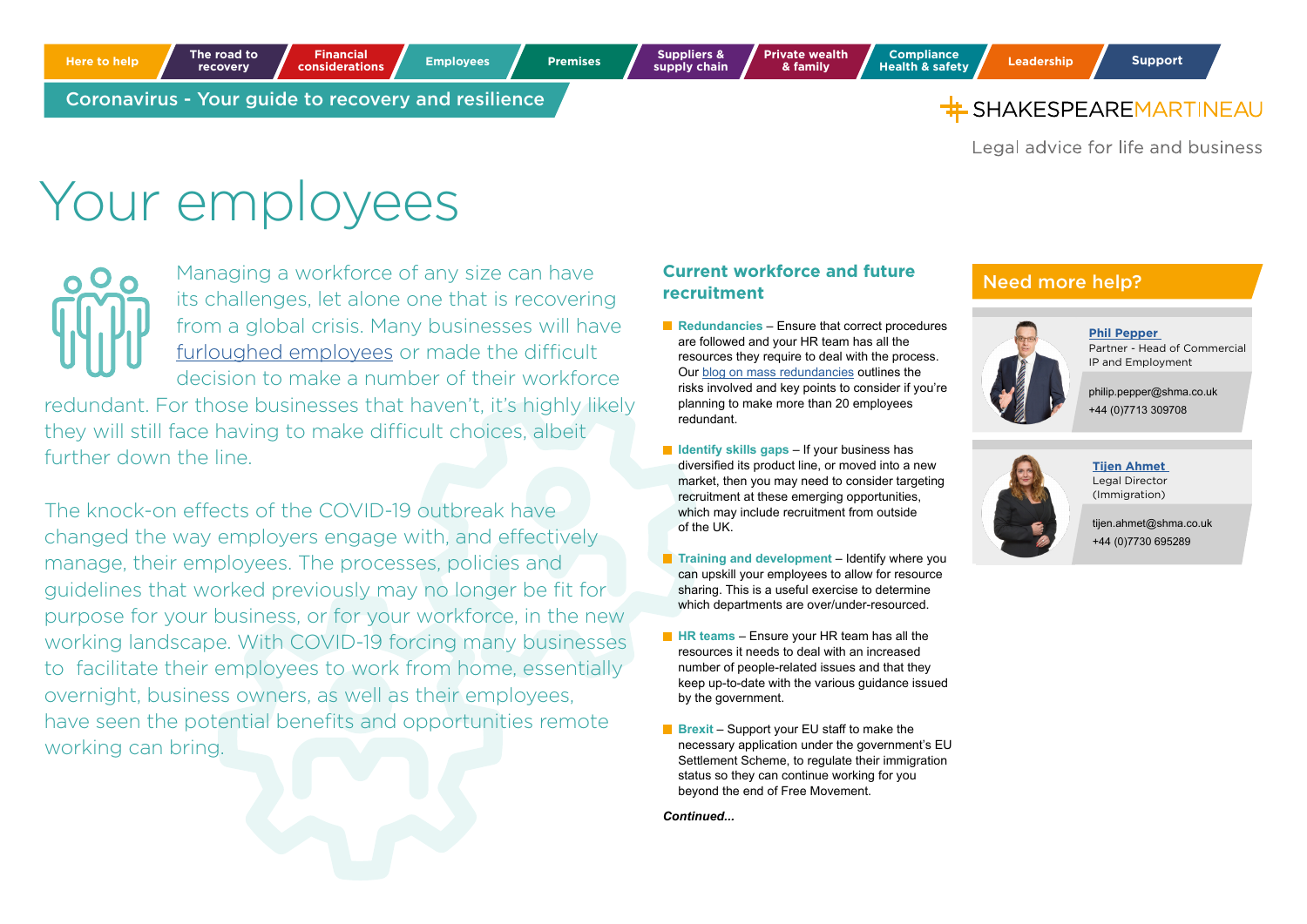

Legal advice for life and business

## Your employees

#### **Current workforce and recruitment cont'd...**

**New immigration system** – If you currently recruit skilled workers from outside of the UK, including EU nationals, and do not have a sponsor licence, you need to apply for one in advance of the new immigration system that is due to come into effect from 1 January 2021. Our [blog on the new points-based immigration system](https://www.shma.co.uk/our-thoughts/the-new-immigration-system-still-set-to-come-into-force-from-2021/) outlines how you should prepare for the change now.

## **Employment contracts and policies**

- **Flexible working With employees having** experienced the benefits and flexibility of a better work/life balance, prepare for a surge in flexible working requests as the UK adopts a 'new way of working'.
- **Review existing policies** Ensure that you are ready to deal with any such requests. If you don't have a formal policy on flexible working then you should consider introducing one now.
- **Right to work Update policies related to** pre-employment checks, particularly right to work checks, to incorporate changes post Brexit and ongoing changes to the Home Office policy and process.
- **Remote working** Review your existing remote working policy to ensure safe working, productivity and compliance. Our guide sets out [seven practical considerations for employers.](https://www.shma.co.uk/our-thoughts/working-from-home-seven-practical-considerations-for-employers/)
- **Plan ahead** If you don't already have a remote working policy in place then now is the time to introduce one. Work with your HR team as well as your employees to ensure it works for everyone. Map policies against staffing needs to ensure you have contingency plans in place.
- **Expenses** If adopting a remote working policy, consider including additional provisions for workrelated costs your employees may incur when working remotely, such as printer paper and ink.
- **Contracts of employment** You may need to make changes to employees' contracts of employment where there are changes to the working hours or days, rates of pay or the nature of work.
- **Check what elements of employment contracts can be changed** – Even if you don't have to legally consult your employees, it's still a good idea to talk to any affected employees before making changes, to avoid potential grievances and, in a worst-case scenario, claims.
- **Statutory sick pay** Ensure your HR team is fully aware of the most up-to-date guidance relating to [statutory sick pay and self-isolation,](https://www.shma.co.uk/our-thoughts/self-isolation-and-statutory-sick-pay-from-the-first-day-of-absence/) including the criteria for employees to claim, when this should be paid from, and who is responsible for funding the cost.
- **Annual leave** Following the government's announcement allowing employees to [carry over](https://www.shma.co.uk/our-thoughts/how-does-the-coronavirus-act-2020-affect-annual-leave/)  [four weeks of holiday](https://www.shma.co.uk/our-thoughts/how-does-the-coronavirus-act-2020-affect-annual-leave/) into the next two leave years, you may wish to set out guidelines for how this could be managed. With recent guidance suggesting that businesses, in some

circumstances, can force employees to take holiday during furlough leave, you may wish to consider this further.

## **Benefits and rewards**

- **Existing benefits** Review your existing benefits package to see if it's still relevant and offers value to your employees.
- **Value of existing benefits** Identify, if you're able to, if you're paying for benefits that aren't being taken up your employees.
- **Access to wellbeing support** Ensure that your employees are aware of where and how they can access mental health and psychological support services. This could be provided by dedicated internal resource or through an external employee assistance plan.
- Cycle to Work scheme As more and more people return to work, people will be looking at alternative ways of commuting to the workplace. If you don't offer this already, the government's Cycle to Work scheme may be a worthwhile addition to your benefits package.
- **Bonus and incentive schemes It may be wise** to review your current compensation packages, such as annual bonuses and performancerelated pay. Assess if/how you may still be able to reward employees if the business has suffered a significant financial hit.

## Need more help?



- Partner Head of Commercial IP and Employment
- philip.pepper@shma.co.uk +44 (0)7713 309708



**[Tijen Ahmet](https://www.shma.co.uk/people/tijen-ahmet/)**  Legal Director (Immigration)

tijen.ahmet@shma.co.uk +44 (0)7730 695289